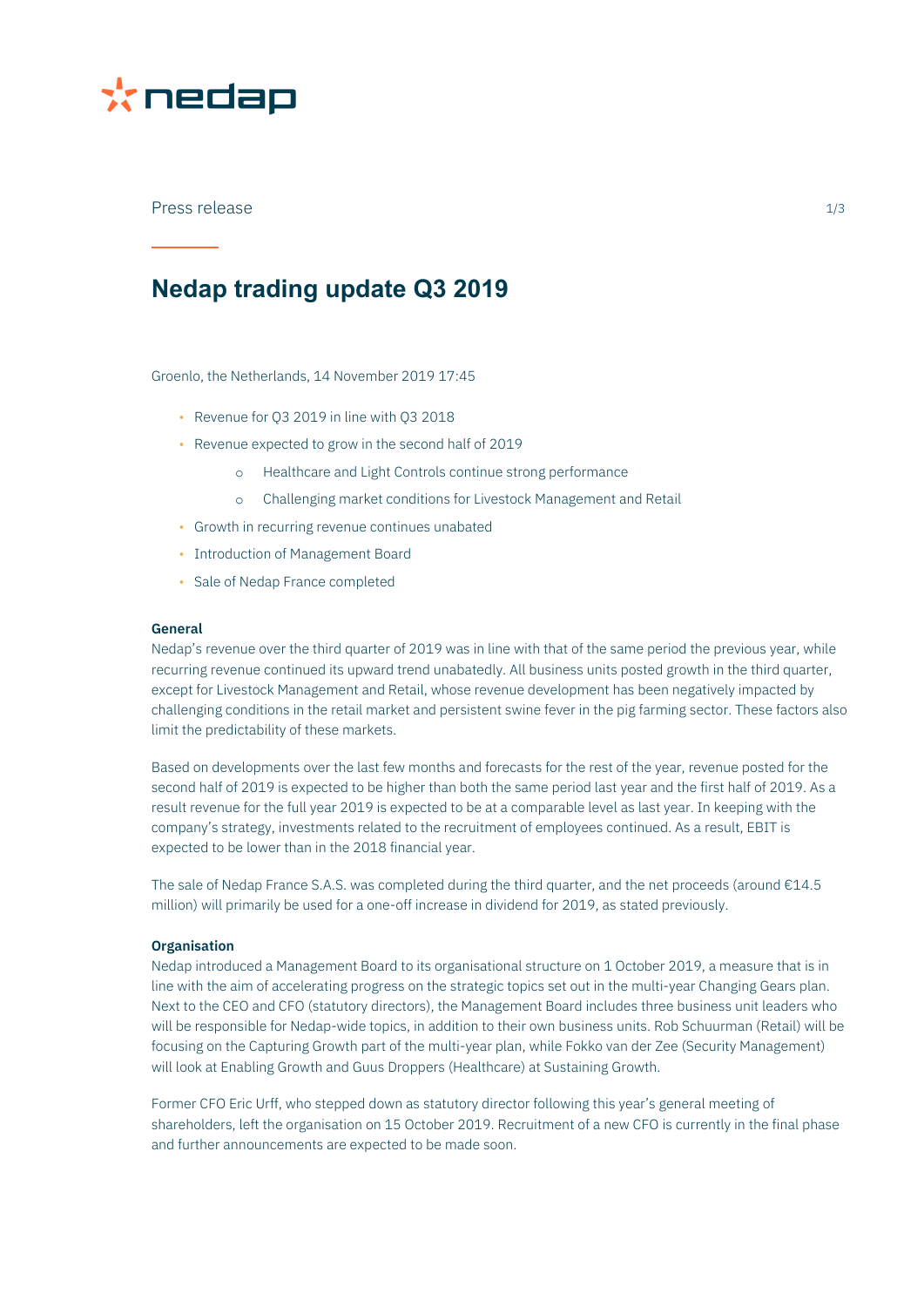

#### **Business unit developments**

#### *Healthcare*

The Healthcare business unit (automation of administrative tasks for healthcare professionals) continued to show growth and increased its market share in all the healthcare markets it operates in (elderly, disabled and mental healthcare). The Nuts initiative, an open source platform co-founded by Nedap for secure access to healthcare data, is gaining momentum on the healthcare market. This creates entirely new opportunities to better support cross-organisational processes in the healthcare sector.

#### *Identification Systems*

The Identification Systems business unit (vehicle and driver identification products and wireless parking systems) is expected to post increased revenue over 2019 as a whole, partly on the back of fulfilment of several major SENSIT wireless parking sensor projects.

#### *Light Controls*

The Light Controls business unit (power electronics and control systems for the lighting industry) will increase its revenue this year. Revenue in UV drivers increases, partly thanks to increasing demand for drivers for ballast water treatment, while heightened focus on the Luxon proposition has brought about an increase in the number of connected light points.

#### *Livestock Management*

As expected, 2019 revenue posted by the Livestock Management business unit (automation of livestock management processes based on identification of individual animals) will be lower than in the strong year of 2018. Following a drop in the first six months of the year, revenue is picking up again in the dairy farming industry, but Nedap's operations in the pig farming industry are still being severely impacted by the global African swine fever epidemic, which is spreading even further. These developments are having a negative impact on short-term revenue development. In the long term, however, the outlook on this market remains positive, and the epidemic is expected to bring about increased professionalisation on the market, which Nedap will be able to benefit from.

#### *Retail*

Market conditions for the Retail business unit (security, management and information systems for the retail sector) remain challenging and volatile. Demand for conventional anti-shoplifting systems is continuing to drop, and cannot as yet be compensated fully by growth in RFID-based solutions. Targeted marketing campaigns and the release of new functionality on the !D Cloud platform have further improved Nedap's market position in this rapidly growing RFID market. More and more retailers in both Europe and North America have now started implementing the Nedap solution in their shops.

#### *Security Management*

After posting an excellent growth in revenue over the first six months of 2019, the Security Management business unit (physical security systems) expects the growth to level off over the last six months of the year. This is because a couple of major projects were completed in the final quarter of 2018, boosting revenue. The business unit continues to note increasing interest in its capacities to implement large-scale access control projects all over the world.

#### *Staffing Solutions*

The Staffing Solutions business unit (digitised timesheet processing, planning and employee scheduling) has managed to achieve good growth in the number of temporary employment organisations that use its solution. This growth compensates for the decline in the number of hours processed at two major temporary employment organisations.